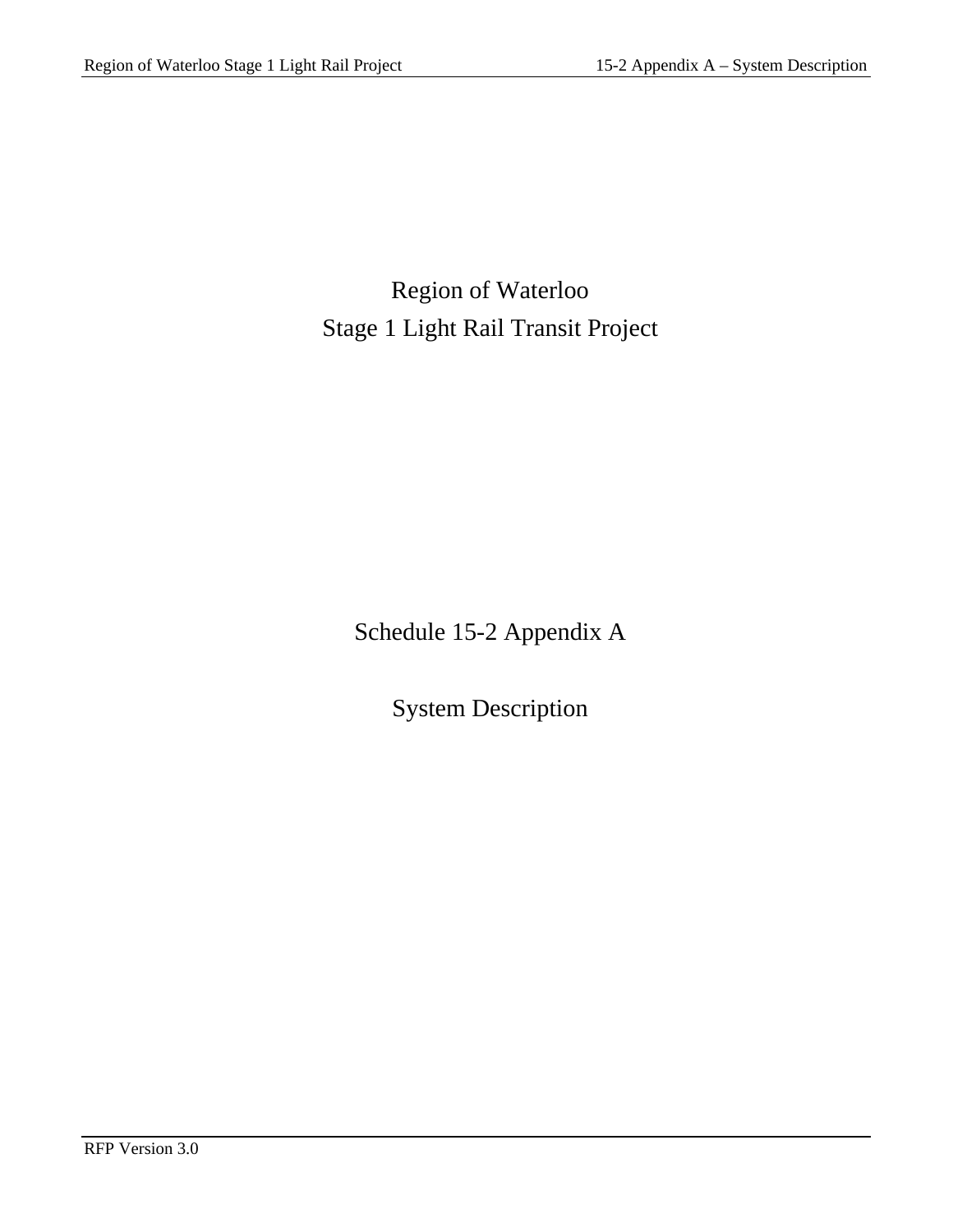# **Table of Contents**

| A.1  |                                                                           |  |
|------|---------------------------------------------------------------------------|--|
| A.2  |                                                                           |  |
| A.3  |                                                                           |  |
| A.4  | Project Co Responsibilities – Operations, Maintenance, Rehabilitation and |  |
| A.5  |                                                                           |  |
| A.6  |                                                                           |  |
| A.7  |                                                                           |  |
| A.8  |                                                                           |  |
| A.9  |                                                                           |  |
| A.10 |                                                                           |  |
| A.11 |                                                                           |  |
| A.12 |                                                                           |  |
| A.13 |                                                                           |  |
| A.14 |                                                                           |  |
| A.15 |                                                                           |  |
| A.16 |                                                                           |  |
| A.17 |                                                                           |  |
| A.18 |                                                                           |  |
| A.19 | Systems Integration, Systems Engineering, Testing, Certification, and     |  |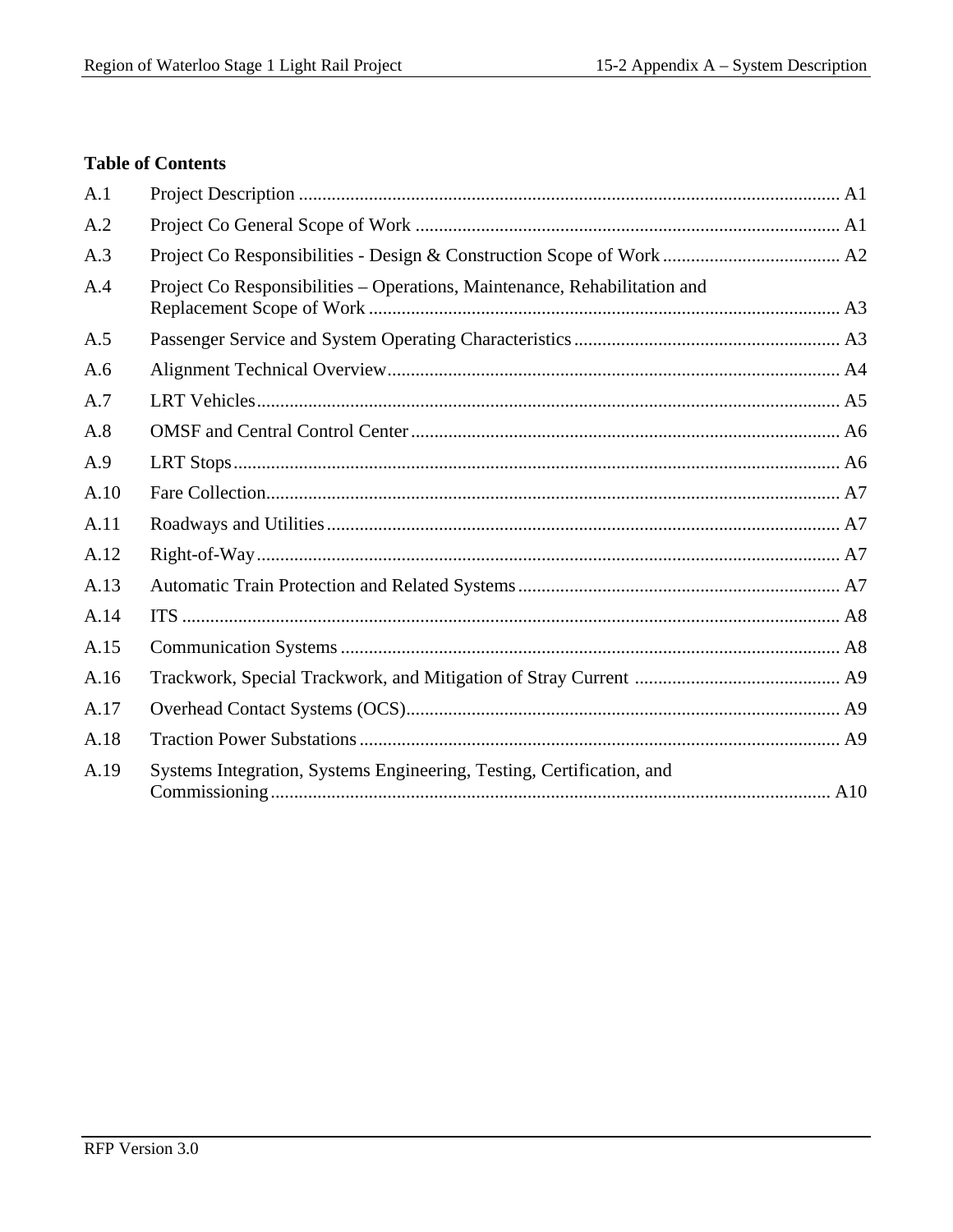## **APPENDIX A SYSTEM DESCRIPTION**

## **A.1 Project Description**

- (a) Project Co shall be responsible for the financing and for design, build, operations, maintenance and rehabilitation of the Region of Waterloo's Stage 1 Light Rail Transit Project. The LRT will provide fixed guideway transit service between Conestoga Mall and Fairview Park Mall. Major connections to an expanded bus service will be provided at the Stage 1 Light Rail Terminals and other stops along the alignment. In addition to the Stage 1 Terminals, other major destination points include downtown business areas in Waterloo and Kitchener, the planned Intermodal Facility at King Street and Victoria Street, as well as the University of Waterloo. The Region intends to procure the Intermodal Facility as a separate contract, although Project Co shall be required to coordinate interfacing with the facility. The Region will also be supplying the Light Rail Vehicles (LRVs). A set of alignment drawings has been included in Appendix I.
- (b) The Region of Waterloo LRT will consist of at-grade tracks constructed as ballasted track in semi exclusive Right-of-Way or embedded track within or adjacent to street Right-of-Way.
- (c) The Region is committed to meeting all of the requirements and commitments cited in the Environmental Project Report (EPR) and Project Co shall adhere to the EPR requirements and commitments. In particular, the Region is committed to minimizing or eliminating impacts, where possible, to businesses, institutions, and residents along the alignment and promoting ways that enhance the economic viability of these businesses during the construction of the Project.
- (d) This is an overview of the design, construction, operations, and maintenance and rehabilitation requirements of the Stage 1 LRT project. If there is a conflict with the requirements cited in the other Schedule 15-2 or 15-3 Articles, the requirements cited in the other Schedule 15-2 or 15-3 Articles shall take precedence.
- (e) Other key aspects of the Project are presented in the following paragraphs.

## **A.2 Project Co General Scope of Work**

- (a) Project Co shall provide all the Work required to design, deliver, furnish, install, procure, test, train, commission, etc.:
	- (i) wayside systems (which include Automatic Train Protection, communication subsystems).
	- (ii) traction power distribution systems installed along the tracks.
	- (iii) all civil works.
	- (iv) test, certify, commission, operate and maintain the LRT System.
- (b) In addition, Project Co shall develop approaches enhancing ridership on the LRT System.
- (c) The Region will provide the LRVs to Project Co for their use during systems integration testing, training of Project Co's staff, and performing pre-revenue and revenue service. Project Co shall include in its Project Schedule the number of LRVs and dates the LRVs are required to support their installation of on-board equipment as well as system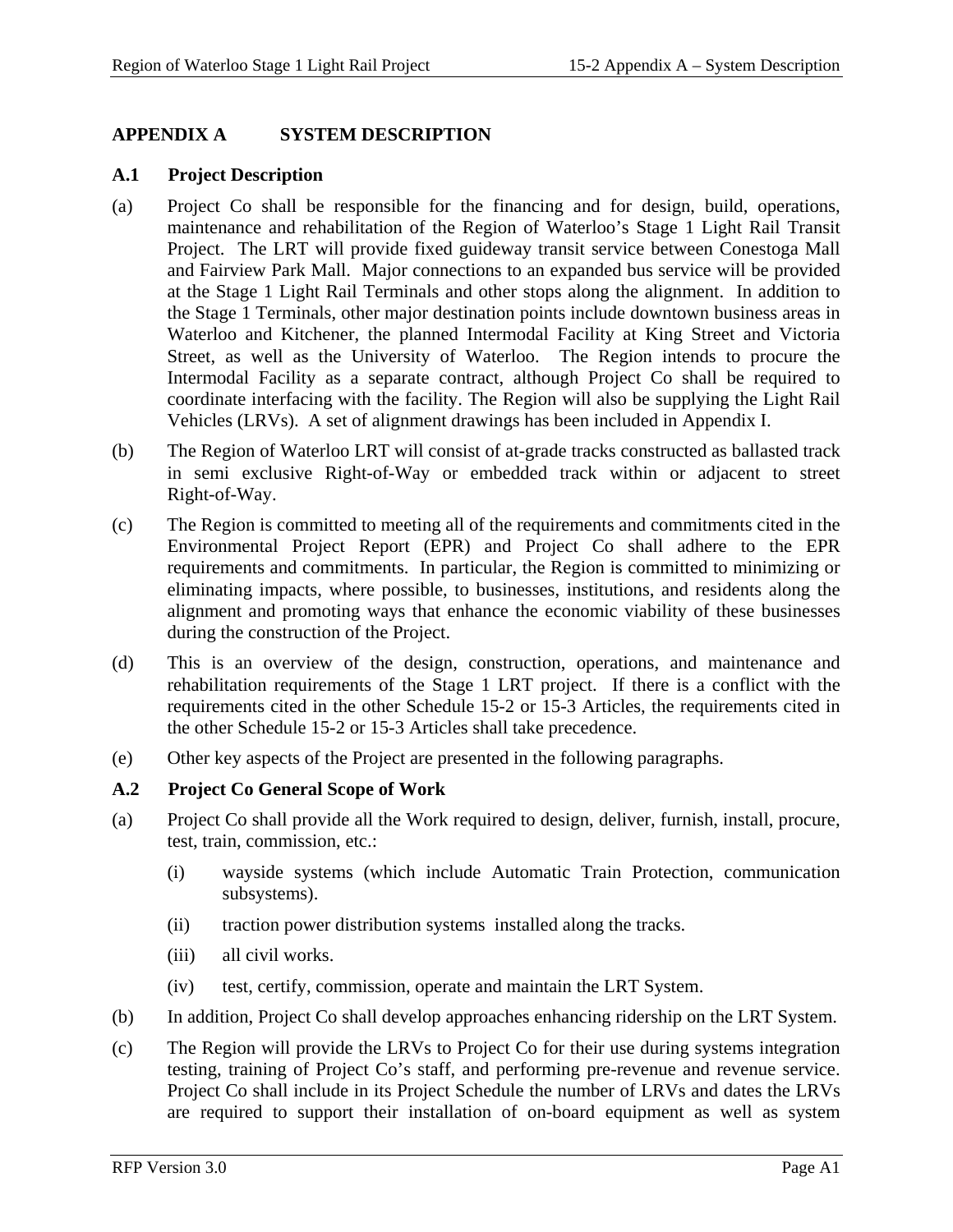qualification and integration testing needs. Project Co shall be responsible for the operations and maintenance of the LRVs.

## **A.3 Project Co Responsibilities - Design & Construction Scope of Work**

- (a) The Design-Build Work in the Project Agreement will require Project Co to design, build, furnish, install, integrate, test, and certify the following:
	- (i) Roadway and Structures including demolition of existing roadways and structures
	- (ii) Utility Relocation, Protection, and/or Removal
	- (iii) LRT Stops and LRT Stop equipment
	- (iv) Interface to wayside equipment for the LRT vehicles
	- (v) Ballasted and Embedded Trackwork
	- (vi) Special Trackwork
	- (vii) Train Control Systems including Automatic Train Protection (ATP)
	- (viii) Intelligent Transportation System (ITS) components and subsystem
		- A. Traffic Signal Control Systems and Transit Signal Priority
		- B. Transit Management System
		- C. Traveller Information System
		- D. Security Systems
	- (ix) Communications Systems
	- (x) Supervisory Control and Data Acquisition (SCADA) system
	- (xi) Traction Power Substations and Overhead Contact Systems (OCS)
	- (xii) Provisions for the Fare Collection system (Fare Collection Equipment will be furnished by the Region and installed, tested and commissioned by the supplier)
	- (xiii) Operations, Maintenance and Storage Facilities (OMSF), including:
		- A. Storage yard
		- B. Service and Inspection shops
		- C. Fixed and mobile workshop equipment
		- D. Standard and special tools
		- E. Test and diagnosing equipment
		- F. Wheel Truing
		- G. Transportation and Maintenance-of-Way facilities
		- H. LRV Car Wash
		- I. Central Control Facility (CCF), with Yard Control
- (b) Additional information on the above items is provided within the Design and Construction Performance Specifications and the Management, Operations, Maintenance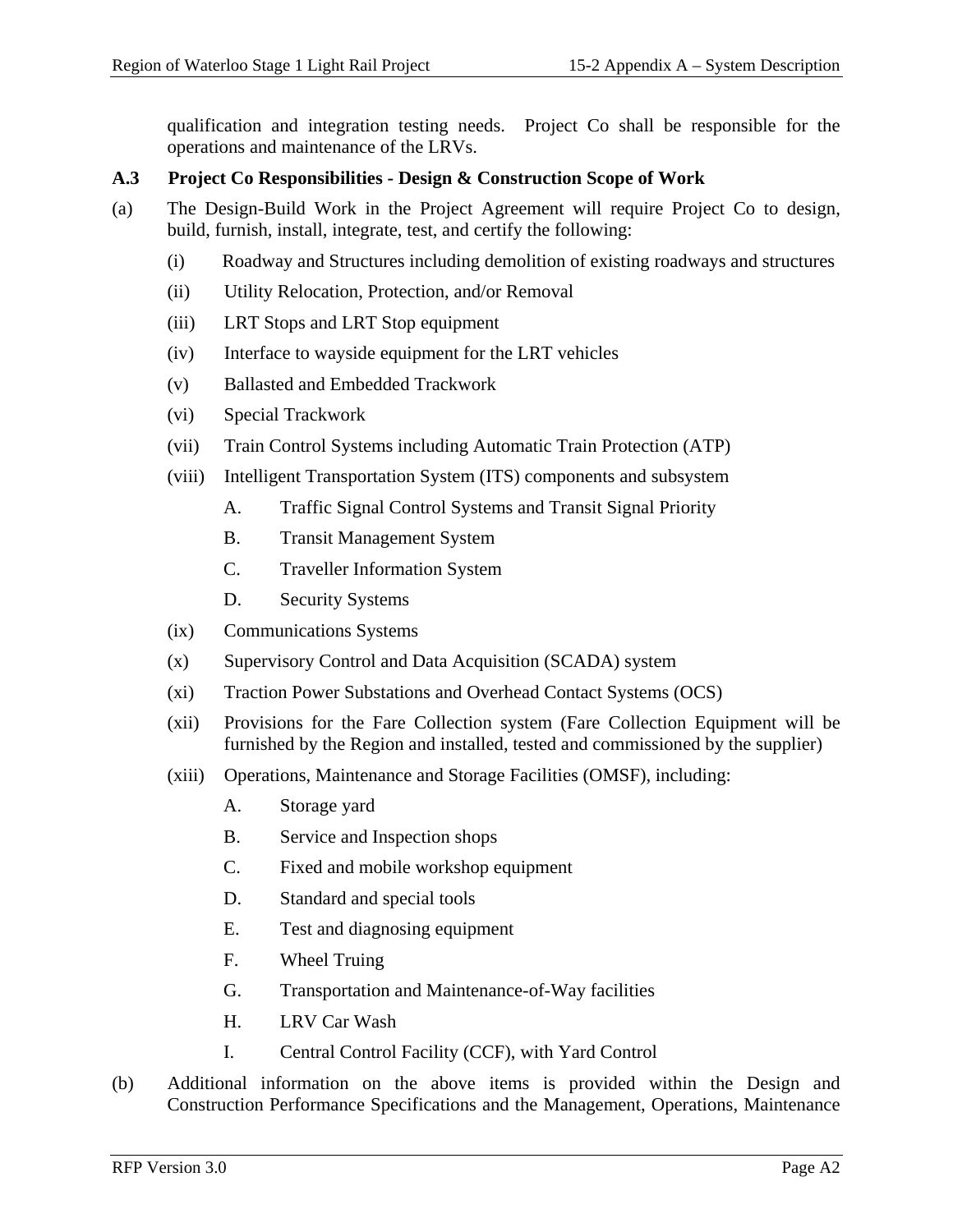and Rehabilitation Specifications. Unless specifically and explicitly identified as an element of work that is not included in Project Co's Design & Construction Scope of Work, the presentation of specific Articles or listing of requirements within Articles of the Project Agreement shall not be construed to limit or modify in any aspect Project Co's primary responsibility to provide a holistic, comprehensive, and fully functional solutions needed to provide to the Region a fully functional and complete LRT System.

## **A.4 Project Co Responsibilities – Operations, Maintenance, Rehabilitation and Replacement Scope of Work**

- (a) Project Co shall maintain all:
	- (i) Tracks and Trackway including civil works such as trackway drainage, roadways etc.
	- (ii) Special Trackwork
	- (iii) LRT Stops
	- (iv) OMSF and Traction Power Substation buildings
	- (v) LRT portions of the Traffic Control installations
	- (vi) Train Control Systems & Wayside Equipment
	- (vii) ITS Components and Systems
	- (viii) Communication and Security Systems
	- (ix) Traction Power Substations and OCS
	- (x) Light Rail Vehicles
	- (xi) Fixed and mobile rail borne workshop equipment and rubber-tire work vehicles.
- (b) The operations Work in the Project Agreement will require Project Co to perform the following functions:
	- (i) Operate Light Rail Vehicles
	- (ii) Operate Central Control
	- (iii) Provide Street Supervision in the field to supervise safe operations
- (c) Project Co shall be responsible for the Rehabilitation and Replacement of all systems and equipment required for the System. Unless specifically and explicitly identified as an element of work that is not included in Project Co's Operations, Maintenance, Rehabilitation and Replacement Scope of Work, the presentation of specific Articles or listing of requirements within Articles of the Project Agreement shall not be construed to limit or modify in any aspect Project Co's primary responsibility to provide a holistic, comprehensive, and fully functional services needed to provide to the Region a fully operational and well maintained LRT System.

### **A.5 Passenger Service and System Operating Characteristics**

(a) The LRT will provide a convenient, safe, and highly reliable service. The initial operating headway will be 7.5 minutes during peak hours and 15.0 minutes during offpeak hours. The design may require a minimum operating headway of 5.0 minutes with a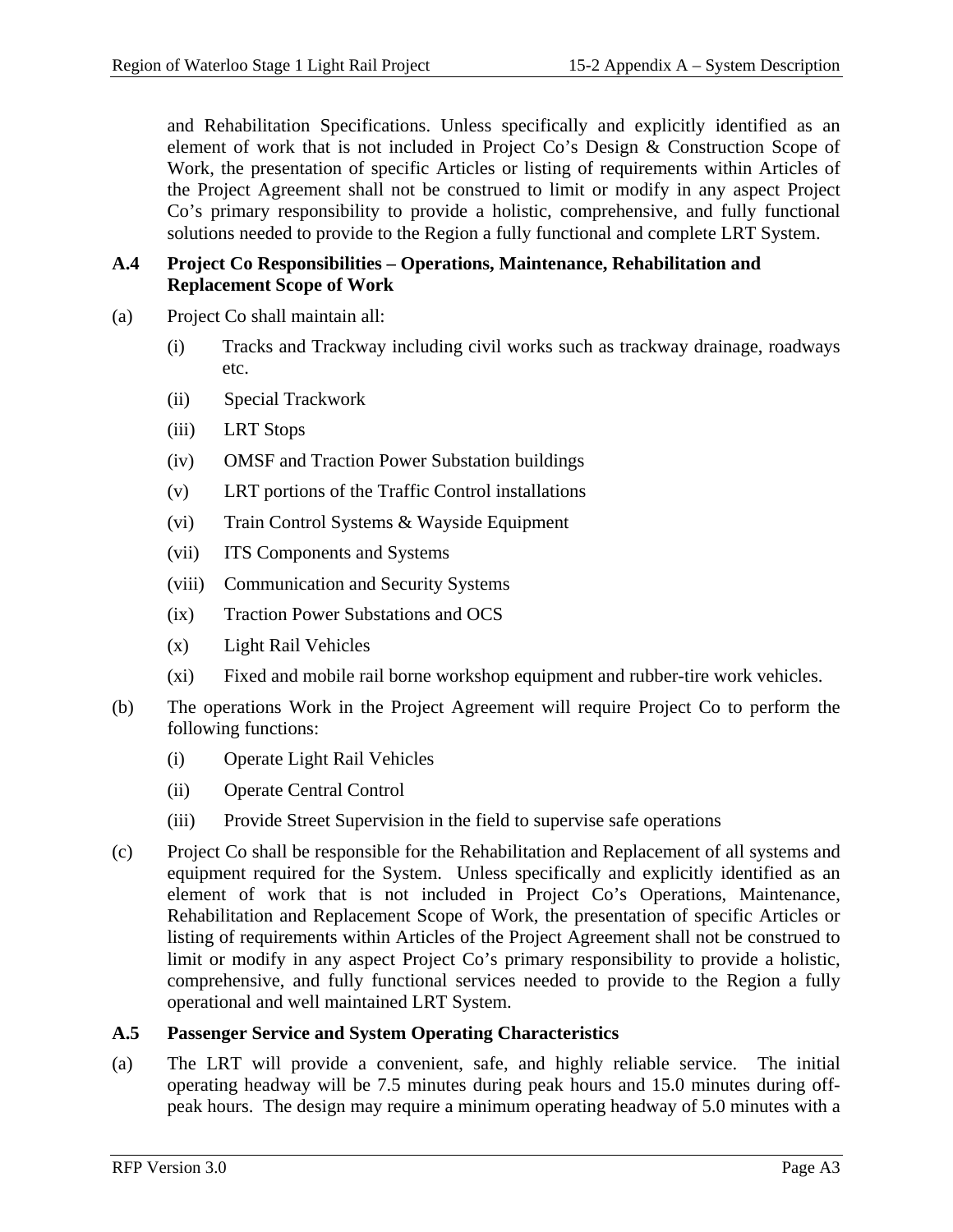non-interference headway which provides sufficient time for maintaining a reliable and stable operation. Revenue Service hours are shown in Schedule 15-3 Appendix D.

- (b) The design goal is a round trip time of 90.0 minutes or less. This time period is the time it takes for a train to depart from a Terminal Station, return back to the same terminal station and is ready to once again depart from that Terminal Station.
- (c) The initial operations will be a one-car train. The ultimate train will be two-car train consist.

### **A.6 Alignment Technical Overview**

- (a) The LRT alignment has been developed based upon the following primary design parameters:
	- (i) Use of Existing Rights-of-Way: The alignment has been designed to make use of existing, publicly owned Rights-of-Way, to the maximum extent possible.
	- (ii) At-Grade Trackway: The alignment is based on constructing at-grade tracks using semi-exclusive Rights-of-Way and street Right-of-Way. The design for street Right-of-Way conditions will allow vehicular crossing of the LRT track at existing signalized cross streets only. When the LRT trackway is in a side running configuration it shall allow access to businesses and property owners along the LRT trackway. No longitudinal intrusion of vehicular traffic on the LRT trackway is permitted. The physical integration of the LRT trackway into the existing street environment shall be accomplished in a seamless manner. The trackway design shall address roadway geometry, sight distances, surface and subsurface drainage as well as mitigating access issues for utilities.
	- (iii) Intermodal: The LRT is being designed as part of an overall intermodal system including Grand River Transit buses, iXpress buses, GO Transit, VIA, and the aBRT. Access to these modes shall be incorporated and integrated into the design.
	- (iv) Alignment: The Systems and trackway elements shall be designed for an alignment that has a significant number of curves with a small curve radius in the street Right-of-Way. Avoiding intrusive Overhead Contact Systems (OCS) in these locations is important. Providing effective train warning systems for pedestrians is another key consideration; especially when the LRV is negotiating a curve with a small radius in the street Right-of-Way.
	- (v) Track: The vast majority of the alignment consists of at-grade track which will be a combination of embedded track and ballasted track. In some areas, the track design will have to incorporate noise and vibration mitigation.
- (b) A general description of the alignment sections are as follows:
	- (i) The alignment section from Conestoga Mall to the Waterloo Spur track will require embedded trackwork. The design for this section requires a structural analysis of the existing overpass at Highway 85 for LRV loading.
	- (ii) The alignment section between Northfield Drive and Erb Street will consist of ballasted track with road and pedestrian crossings of the LRT track. This section of the alignment will have to be designed to meet CN railroad requirements. The CN will continue to serve industries located north of the LRT trackage. All CN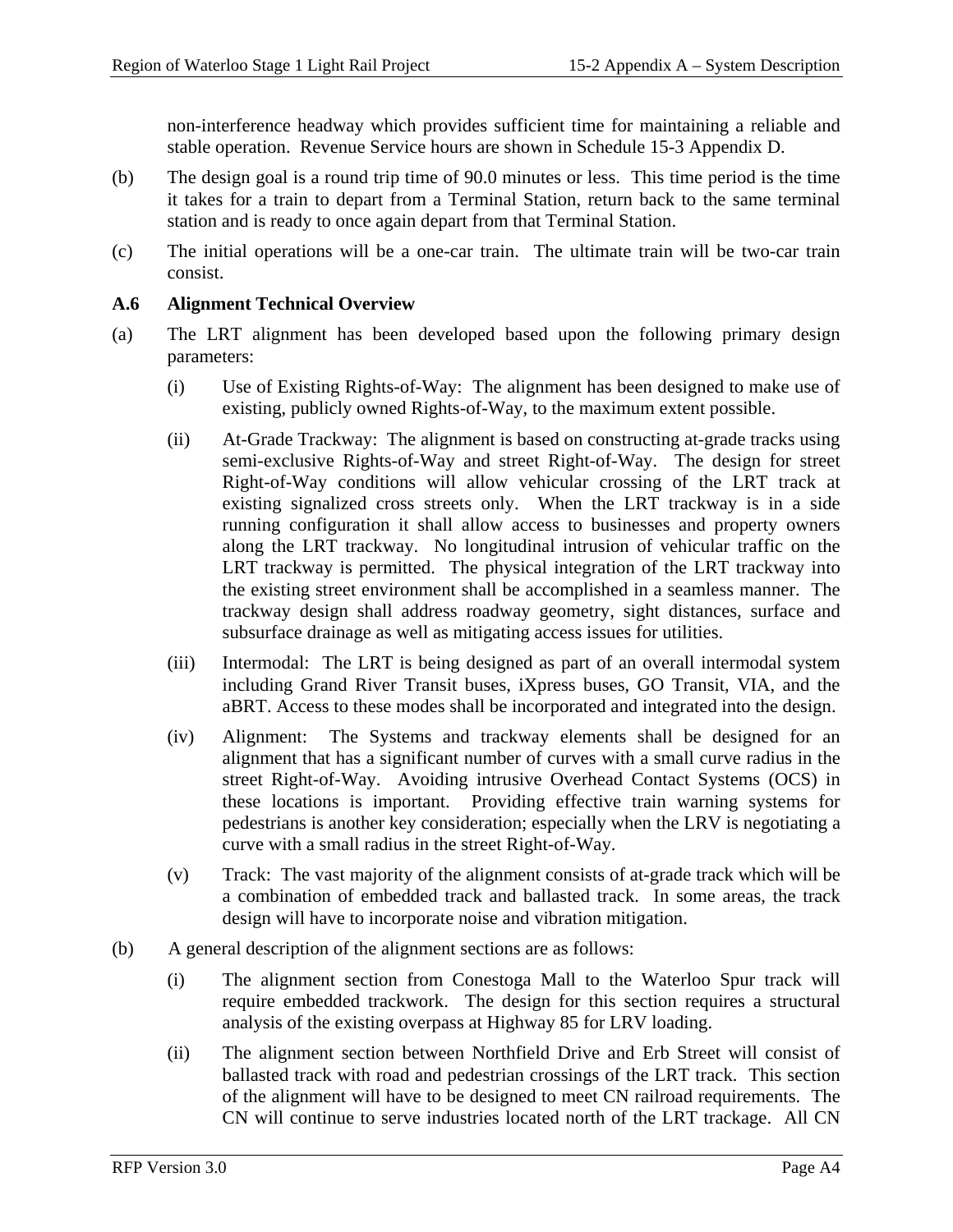operations along this section will use LRT tracks; however, will occur after LRT revenue service hours. Achieving adequate railroad clearances from the LRT platform may require the use of gantlet tracks in the station areas. Wayside conditions will also require attention to railroad clearance needs. This section of the alignment will have a minor new structure crossing Laurel Creek just north of Erb Street.

- (iii) The alignment section between Erb Street and Mill Street will consist of embedded track in a side running configuration or a median configuration. This section contains the most significant civil construction that Project Co will have to design and construct. The current at-grade road crossing of King Street and the CN Guelph Subdivision track between Breithaupt Street and Victoria Street shall be grade separated. Project Co will be required to design and construct this grade separation. Additionally, there are two structures required to cross over Schneider Creek. Also a section of the Northbound track from King Street to Erb Street will have to be designed to accommodate CN railroad operations. This section includes an LRT Northbound platform.
- (iv) The alignment section between Mill Street and Hayward Avenue will consist of ballasted track paralleling the CN Huron Spur track. Unlike the Waterloo Spur, CN operations, track sharing or track crossing will not occur on this section.
- (v) The alignment section between Hayward Avenue and Balzer Road may consist of ballasted track or embedded track paralleling either Hayward Avenue and Courtland Avenue with road and pedestrian crossings of the LRT track.
- (vi) The alignment section between Balzer Road to Wilson Avenue/Fairview Park Mall may consist of ballasted track within the Hydro-One Corridor with road and pedestrian crossings of the LRT track. The Hydro One overhead transmission power lines will be buried for most of this section. Local overhead power lines will not be buried.

## **A.7 LRT Vehicles**

- (a) As noted, the Region is currently negotiating with Metrolinx to use their existing contract with Bombardier for the delivery of Light Rail Vehicles and Region will provide these Light Rail Vehicles to Project Co.Detailed information on the design characteristics and Technical Specifications of the LRV are included in Appendix D and Schedule 15-2 Article 5.
- (b) Each LRV will consist of five car body modules with articulated sections between each module.

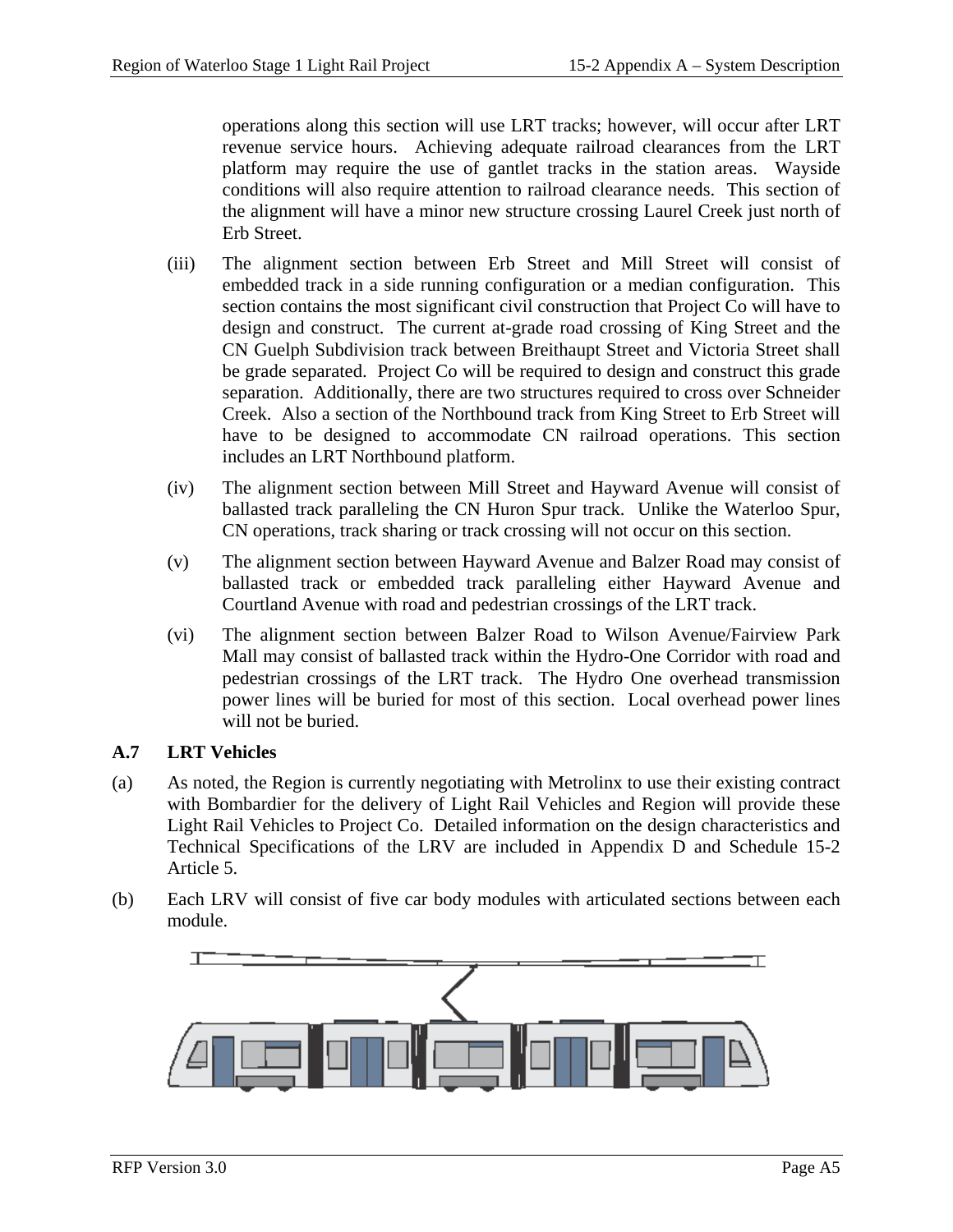- (c) The interior of the LRV has a 100% low floor configuration. There will be 60 seats and the LRV has a total capacity of approximately 200 persons based on a standee capacity of 4 passengers per metre squared. The LRV has an overall car body length of 30.3 metres and two cars coupled together have an overall length of 62.2 metres. There will be four doors per side. The two doors in the end modules are about 800 mm wide and the two doors in the interior modules are about 1,300 mm wide.
- (d) The maximum operating height of the pantograph is 6.4 metres and the minimum height is 3.8 metres. Normal operating height is 5.5 metres.
- (e) The car is bi-directional and has a maximum operating speed of 80 KPH (50 MPH). The trucks in the end modules are powered trucks and the truck in the middle module is non-powered. The car accelerates at 1.2 m/sec² and brakes at 1.5 m/sec². Emergency Braking is 2.44 m/sec² based on using track brakes.
- (f) The empty car weighs 48,670 kg (53.7 tons). A fully loaded car at a standee capacity of 4 passengers per meter squared would weigh 62,040 kg (68.4 tons).
- (g) The maximum sustained grade is 6%. The minimum curve radius is 25 metres; and the track is standard gauge.
- (h) The EPR was completed before the Region was able to finalize the concepts for the LRV. The selected Project Co will be required to review the noise and vibration analyses previously prepared by the Region and update that analysis using the selected LRV.

## **A.8 OMSF and Central Control Center**

(a) The OMSF complex, as shown in Appendix I, will be located along the Waterloo Spur Right-of-Way between the Northfield and R&T Park Station Stops. All train operations, vehicle and wayside maintenance, as well as the storage of rail cars not in service, will occur at the OMSF. Project Co will be responsible for the design and construction of the OMSF and Central Control Room as well as all ancillary equipment rooms in the OMSF associated with LRT operation and control. Project Co will design the layout of these rooms and install all of the equipment associated with the operation and control of the LRT. The storage yard will provide storage capacity for about 28 to 30 rail cars. The shop will include a wheel truing machine and other special equipment needed to maintain the LRVs. A car wash will be provided for the exterior cleaning of the LRVs. Train operators will report to the OMSF to assume their duties, and therefore, the OMSF will need support spaces for administration, lockers, restrooms, and training.

## **A.9 LRT Stops**

- (a) LRT stops are designated at-grade transit loading/unloading points. There will be 16 northbound (NB) stops and 16 southbound (SB) stops. Although most of the NB and SB platforms are at the same location, there are 5 locations where the NB and SB platforms are not co-located. The design for the LRT stops shall respect the immediate environment and be appropriately sized for the expected level of passenger activity. The design for the LRT stops shall address the initial one car train operation as well as the provisions needed to accommodate the ultimate train length of two cars (62.2 metres).
- (b) In addition, the design for the LRT stops shall include: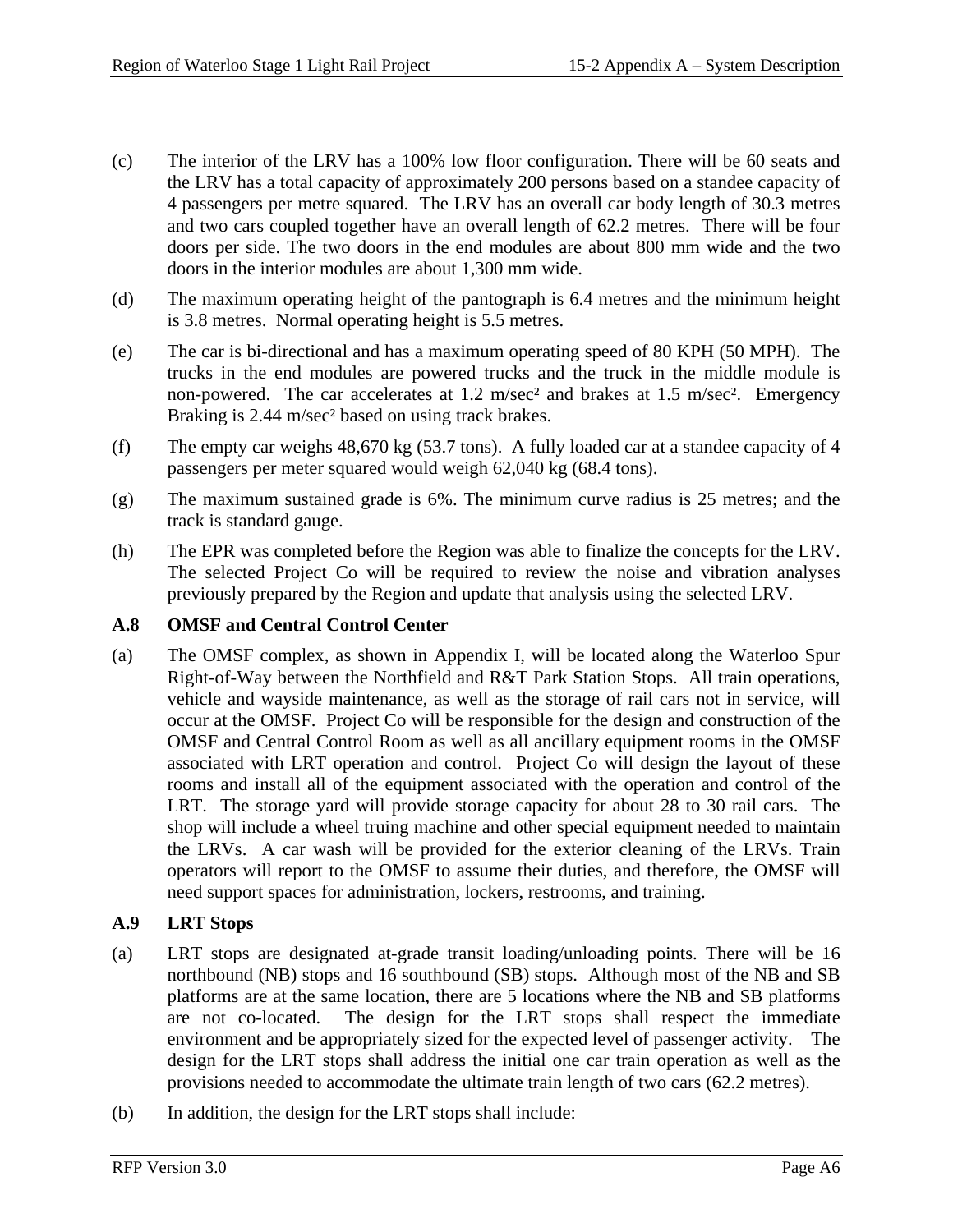- (i) Weather protection
- (ii) Provisions for Ticket Vending Machines (TVMs), and Ticket Validators (TV) or Platform Fare Transaction Processors – Actual Machines will be provided by the Region.
- (iii) Passenger and Pedestrian Flow
- (iv) Passenger information displays and static signage
- (v) Public address system
- (vi) Passenger Security including Closed Circuit Television (CCTV) coverage
- (vii) Passenger Assistance Intercoms
- (viii) LRT Stop furniture, Advertisements and other stop amenities such as lighting.
- (c) Representative station design concepts have been provided in Appendix L for information purposes.

## **A.10 Fare Collection**

(a) The LRT system will use a Proof of Payment (POP) fare collection system. The Region will provide the equipment (i.e. ticket vending machines. and ticket validators or platform fare transaction processors). Project Co shall be responsible for the design and construction of supporting civil, power, and communication provisions for the fare collection system at each LRT Stop. The Ticket Vending Machines will be fully tested and commissioned by the equipment supplier chosen by the Region under a separate procurement. No fare collection activity is envisioned to occur on the LRV and enforcement of the POP as well as setting fares will be the responsibility of the Region. Project Co shall not be required to maintain fare vending equipment.

### **A.11 Roadways and Utilities**

(a) Project Co shall be responsible for the physical integration of the LRT system into the existing roadways and utilities. It is the Region's intention to relocate some of the impacted utilities prior to Project Co commencing construction work. A matrix of advanced utility relocations as well as Utility Drawings has been included in Appendix O.

### **A.12 Right-of-Way**

(a) It is the Region's intention to purchase all permanent property rights for the Project prior to Project Co commencing construction. If Project Co identifies additional permanent property rights, the Region will, to the extent the Region considers it appropriate, either purchase those rights or obtain a right of access.

### **A.13 Automatic Train Protection and Related Systems**

(a) An Automatic Train Protection (ATP) system for the semi-exclusive Right-of-Way will be used. The ATP system will include train separation, speed control, and interface with the crossing warning equipment in case of crossing warning equipment malfunction. The goal of the ATP section(s) is to improve train speed for a shorter round trip time and enhance the passenger's perception of a faster trip time. Project Co is responsible for the design, furnish and installation on specific on-board systems including on-board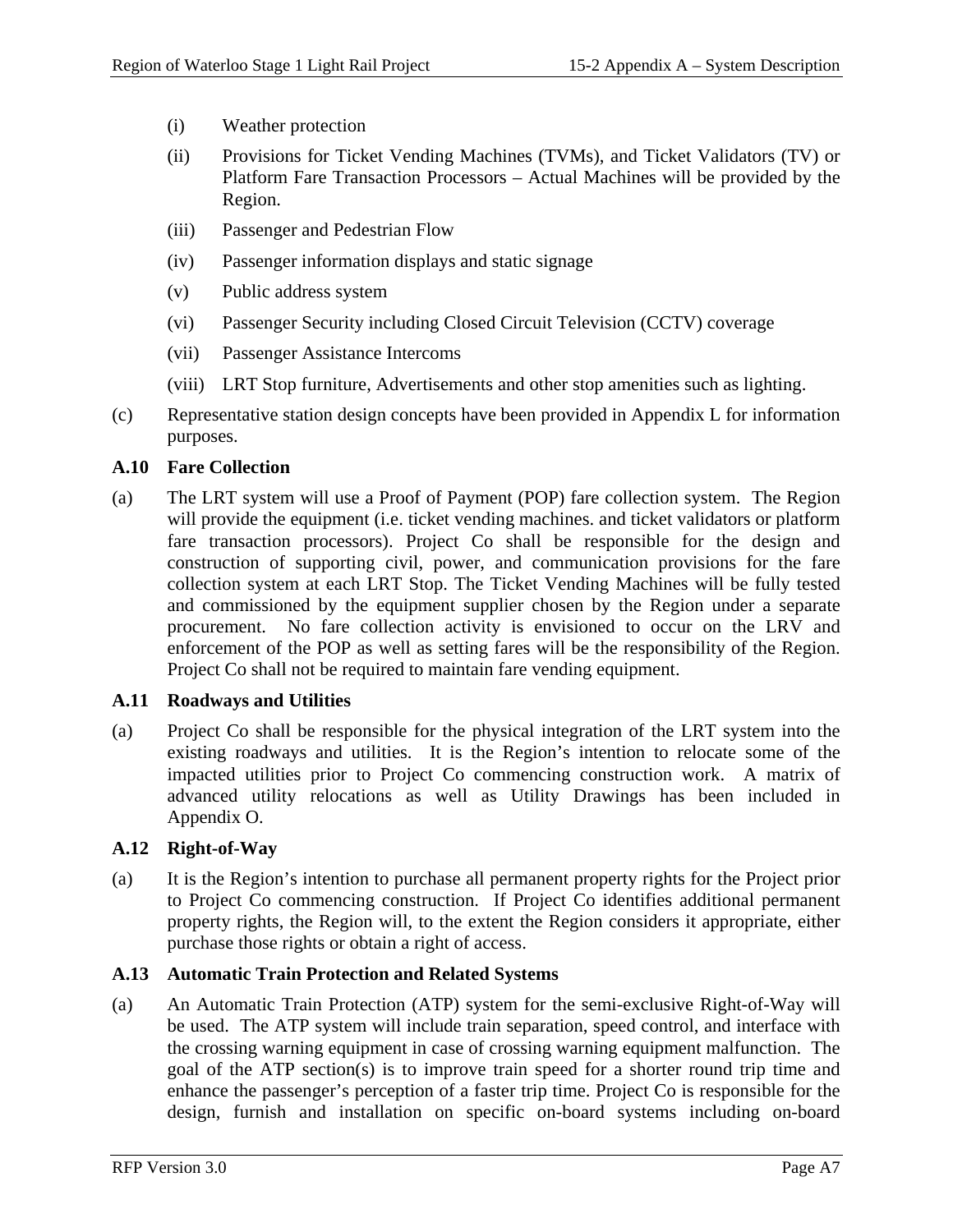components of the ATP system. It is anticipated that the vehicle supplier will assist Project Co with the integration of the onboard ATP and other on-board systems. Project Co is responsible for the design, furnish and installation needed to provide for the train operator with the ability to throw switches.

(b) Project Co shall be responsible for providing pedestrian and vehicular protection at road crossings and pedestrian crossings.

## **A.14 ITS**

- (a) Project Co shall be responsible for the design, deployment, and integration with existing systems, of all ITS components for the LRT Project, including but not limited to:
	- (i) Traffic Signal Control/Transit Signal Priority Systems
	- (ii) Transit Management System
		- A. Automatic Vehicle Location (AVL) System
		- B. Scheduling System
		- C. LRT Stop Variable Message Signs
		- D. Onboard Automated Passenger Counting System
		- E. Onboard Variable Message Signs and Automated Announcements
	- (iii) Advanced Traveler Information System Data Provisions
	- (iv) Transit Security
		- A. Onboard Closed Circuit Television (CCTV) Surveillance and Recording System
		- B. LRT Stop Closed Circuit Television (CCTV) Surveillance with Central Recording System
		- C. Access Control and Detection System
		- D. Passenger Assistance Intercoms
		- E. Public Address System
	- (v) Central control facility video wall, system servers/hardware, workstations, and supporting equipment and furnishings
- (b) Further details and requirements for the ITS systems are provided in Schedule 15-2 Article 9.

### **A.15 Communication Systems**

- (a) Project Co shall be required to design, furnish, install, and test all communication systems needed for the LRT and ITS systems. This includes, but is not limited to:
	- (i) Communication backbone
	- (ii) SCADA
	- (iii) Telephones
	- (iv) Voice radio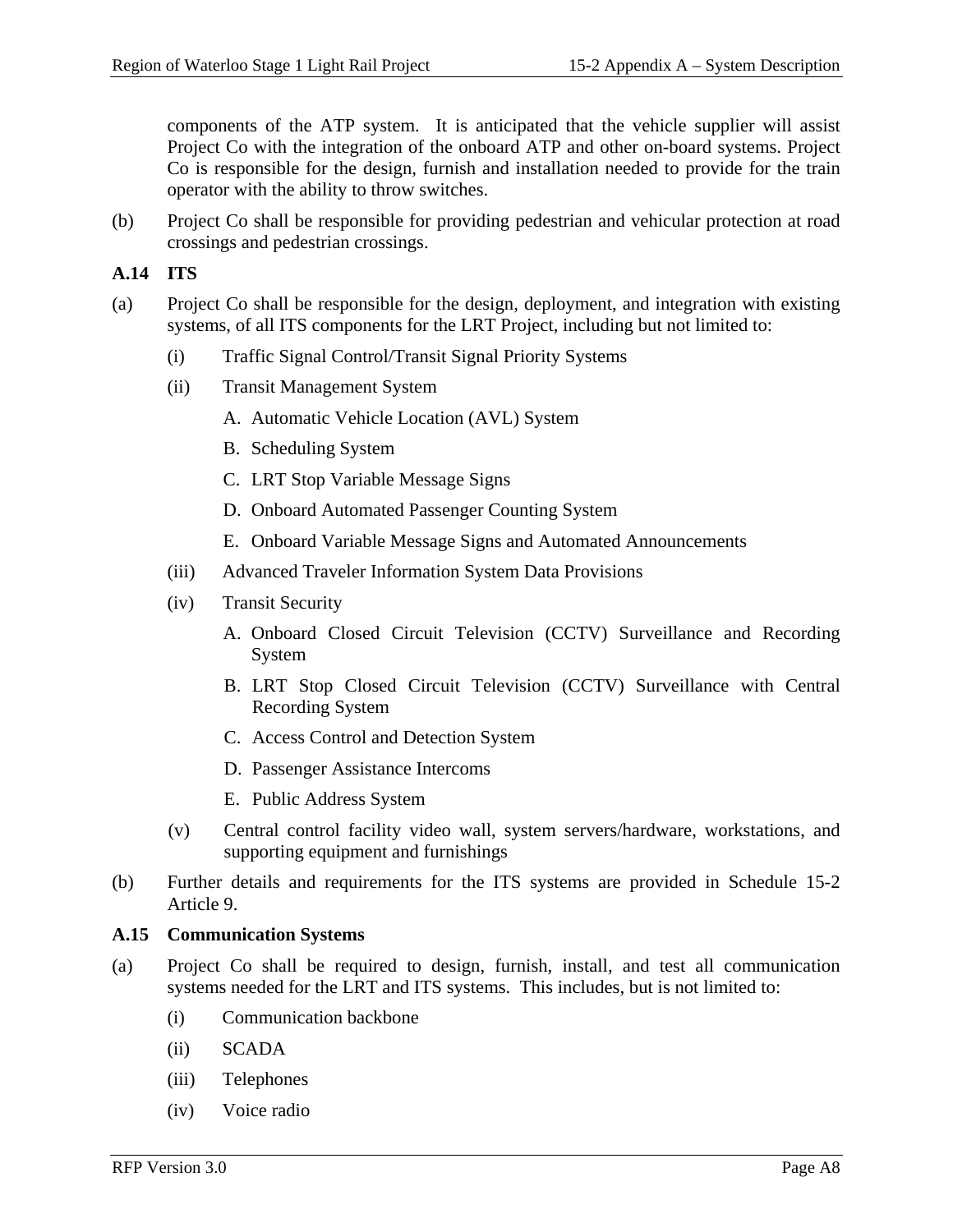- (vi) Communication provisions for fare collection equipment
- (vii) Communication links for ITS systems
- (viii) Control centre to train data communications
- (ix) Train-to-wayside field equipment communications
- (x) Field equipment to control centre communications
- (xi) Centre-to-Centre communications

### **A.16 Trackwork, Special Trackwork, and Mitigation of Stray Current**

- (a) Project Co shall design, furnish, install, and test all trackwork and special trackwork needed for the LRT. Some trackway sections may require special treatment for addressing noise, vibration, or aesthetic issues. Refer to the EPR for additional information. The running rail shall be 115RE rail and would be both for ballasted track and embedded track sections. In addition to supporting and guiding the LRV, the completed Trackwork shall control noise and vibration to acceptable limits. It shall control stray current within limits to mitigate any corrosion control issues. It shall be Project Co's responsibility to monitor stray current and correct any defects in the track's isolation materials. It is assumed that Project Co will use a rubber boot to isolate the 115RE rail in the embedded track section. However, Project Co may propose other approaches especially at higher speed road crossing of the trackway, noise or vibration sensitive areas, and special trackwork locations.
- (b) Special trackwork will be required at terminals, interlockings, and in the OMSF. Wherever possible, Project Co shall be required to apply American Railway Engineering and Maintenance-of-Way (AREMA) standards for special trackwork. Switch heaters shall be provided at all special trackwork locations.
- (c) The trackwork design shall address the actual wheel profile to ensure a smooth transition at frog and switch areas and a proper rail/wheel interface with the running rail.
- (d) Particular attention is needed to design and construct embedded and ballasted track to avoid frost heaving. This issue is also important at the station stop platform edge to ensure the Accessibility for Ontarians with Disabilities Act (AODA) requirements are not compromised during cold weather conditions.

### **A.17 Overhead Contact Systems (OCS)**

(a) Project Co shall design, furnish, install, and test all Overhead Contact Systems. Where needed, the OCS may be required to be supplemented by a parallel underground traction power duct bank. The OCS shall be designed for receiving regenerative power from the braking LRV.

### **A.18 Traction Power Substations**

(a) The Traction Power Substations (TPSS) shall provide a source of electrical power that meets the electrical load requirements for train operations in a safe, reliable and efficient manner under normal as well as contingency conditions. It is estimated the LRT Project will require about 13 TPSSs. Twelve TPSSs are needed for mainline power and one TPSS is required for the OMSF. The TPSS will provide 750 volts of DC current to the OCS. Each substation will draw power from two independent but shared 13.8 kV feeders